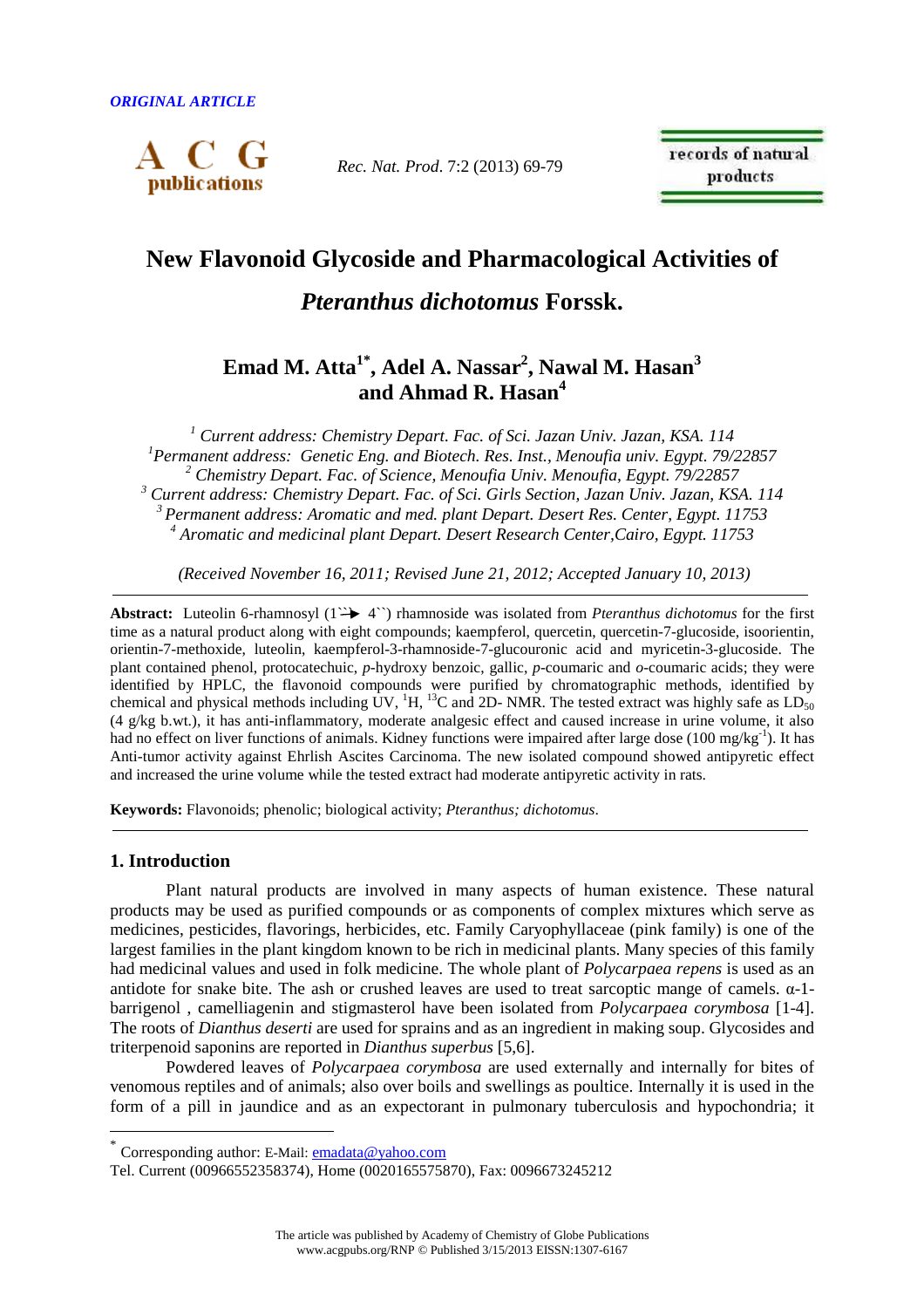contains camelliagenin A, barrigenol and stigmastanol [7]. The decoction of *Herniaria cinerea* is used in sour throat, as diuretic, powerful narcotic and stomach irritant. The aqueous extract of *Pteranthus dichotomus* exhibited strong cytotoxicity (above 97%) against cultured melanoma cell lines [8].

# **2. Materials and Methods**

## *Plant Material*

The aerial part of *Pteranthus dichotomus* Forssk. was collected from South Sinai, Egypt during spring season and identified by Botany Department, Faculty of Science Cairo University, Egypt and Desert Research Centre (12/08/11).The plant material was air dried in shade and grinded to fine powder for active constituents and pharmacological investigation.

#### *2.1. Phytochemical studies*

## *2.1.1. Identification of phenolic acids by HPLC*

Phenolic compounds of *Pteranthus dichotomus* plant sample were extracted [9], identified on a Hewlett-Packard HPLC (Model 1100), using a hypersil  $C_{18}$  RP column (250 x 4.5 mm) with 5  $\mu$ m particle size and comparing their relative retention times with those of standard mixture chromatogram. The concentration was calculated on the basis of peak area measurements, and then converted to ug phenolic  $g^{-1}$  dry weight.

# *2.1.2. Isolation and identification of flavonoid compounds: Extraction and purification*

 The air-dried powder of *Pteranthus dichotomus* Forssk. (1 kg) was extracted by percolation in 70 % methanol and filtered off; the marc lifted was extracted by the same way (this process repeated four times).

 The combined methanol extracts were concentrated under reduced pressure at temperature not exceeding 40 $\degree$ C till dryness (230 g), dissolved in hot water and filtered to remove chlorophyll and lipoidal matters, concentrated till dryness and then dissolved in small amount of methanol with stirring to remove salts; concentrated till dryness. The dried extract was dissolved in small amount of water (500 ml) and extracted successively using diethyl ether, chloroform, ethyl acetate and n-butanol by separating funnel. Each extract was dried over anhydrous sodium sulphate and concentrated again as before, to give 2.2 g, 1.2 g, 8.5 g and 22 g from diethyl ether, chloroform, ethyl acetate and n-butanol extracts respectively.

# *Qualitative Analysis*

About 0.1 ml of alcoholic and successive extracts were separately chromatographed on Whatman No.1 filter paper (PC) and silica gel TLC (silica gel on aluminum sheets, Riedal-De Haen Ag, Sellze-Hannover, Germany) alongside with the available reference samples using the following systems:

#### *For Paper Chromatography (PC)*

- a. n-Butanol: acetic acid: water (BAW) (4: 1: 5 v/v/v) upper phase [10].
- b. Acetic acid: water (15 % AcOH) (15: 85 v/v) one phase.

## *For Thin Layer Chromatography (TLC)*

c. Ethyl acetate: methanol: water (30: 5: 4).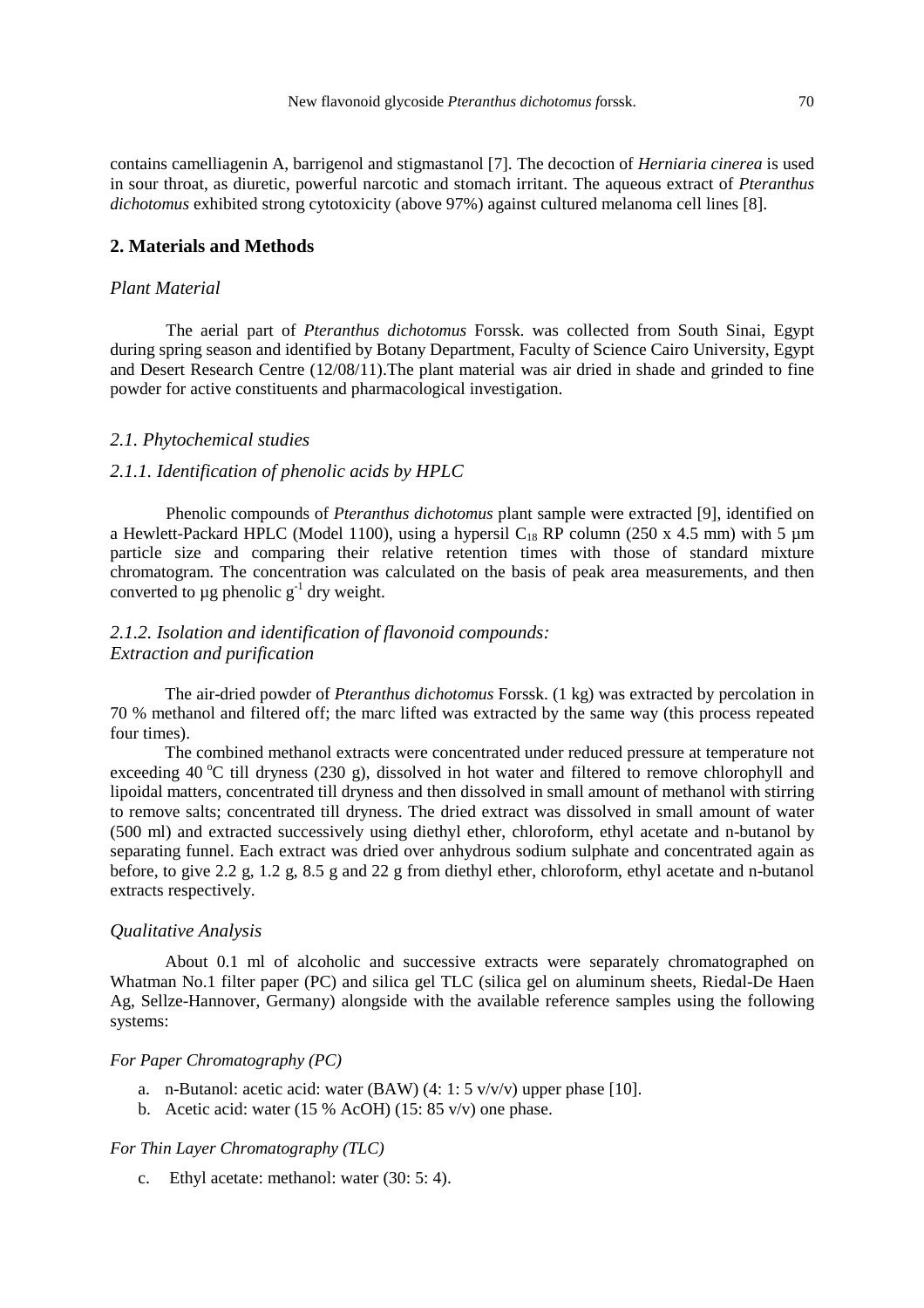- d. Ethyl acetate: methanol: water (70: 5: 4).
- e. Chloroform: methanol (95: 5).

The chromatograms were air-dried at room temperature; location of spots was carried out by

1. Examination under UV light before and after exposure to ammonia vapors.

2. Spraying with aluminum chloride and dried the chromatograms in an oven at 105 °C for 5 minutes and examined under UV.

It is shown that ethyl acetate containing the major and promising spots revealed to flavonoids.

#### *Isolation and identification of flavonoid compounds*

Ethyl acetate (8.5 g) was subjected to flash liquid chromatography (FLC) contained silica gel G mesh 60-120 (E. Merck) and eluted with 100 % chloroform and the polarity increased gradually with ethyl acetate. Fractions (200 ml each) were collected; collective fractions were obtained according to TLC manner using system; ethyl acetate: methanol: water (30: 5: 4). Six collective fractions (A  $(0.35 \text{ g})$ , B  $(0.10 \text{ g})$ , C  $(0.15 \text{ g})$ , D  $(0.34 \text{ g})$ , E  $(0.9 \text{ g})$  and F  $(1.5 \text{ g})$  were obtained containing nine major flavonoid compounds. These collective fractions were purified on column sephadex LH-20, the eluting system was methanol and water. The sub-fractions were subjected to thin layer chromatography (TLC) using system c and 2D paper chromatography. Final purification of some compound was carried out using HPLC (Agilent 1200 series) equipped with Diode Array Detector (DAD) using  $C_{18}$  RP column, the eluting system started with water and gradual increase with acetonitrile. The pure compounds were crystallized from methanol.

Identification and structure elucidation of the purified flavonoid compounds were done by,  $R_f$ values in PC, spectral data UV (Thermo spectronic, UniCam UV- 300 spectrophotometer) and NMR (Varian 400 MHz). The sugar moiety was identified by partial and complete acid hydrolysis using PC with authentic samples.

#### *2.2. Pharmacological studies*

#### *2.2.1. Antitumor activity (cytotoxic activity)*

A preliminary screening for cytotoxic activity towards Ehrlich ascities carcinoma using a set of sterile test tubes; where  $2.5 \times 10^5$  tumor cells /ml were suspended in phosphate buffer saline. 25, 50, 100 µg /ml of the extract were added to the suspension, kept at 37º C for 4 hrs. Trypan blue dye exclusion test was carried out to calculate the percentage of non viable cells [11].

## *2.2.2. Determination of Median Lethal Dose (LD50)*

LD<sub>50</sub> of the alcoholic extract (70%) of *Pteranthus dichotomus* was determined [12]. Albino mice (25-30 g) were divided into groups each of 5 animals. Preliminary experiments were done to determine the minimal dose that kills all mice and the maximal dose that fails to kill any animal. Animals were kept under observation for 24 h during which symptoms of toxicity and rate of mortality were recorded.

#### *2.2.3. Anti-inflammatory Activity*

Anti-inflammatory effect of the alcoholic extract (70%) of *Pteranthus dichotomus* was studied [13]. 20 rats were divided into 4 equal groups. The thickness of the left hind paw of each rat was measured in mm. The 1<sup>st</sup> group was kept as a control while the 2<sup>nd</sup> was subcutaneously injected with diclofenac sodium in a dose of 5 mg/kg b.wt. The  $3<sup>rd</sup>$  and  $4<sup>th</sup>$  groups were orally administered the tested extracts in doses of 50 and 100 mg/kg b.wt, respectively. After 30 min of extracts administration, inflammation was induced by subcutaneous injection of 0.1 ml of 6% formalin in normal saline into the left hind paw. The paw thickness was measured hourly for a period of 4 h. and the magnitude of the paw swelling in the treated animals compared with that of the control.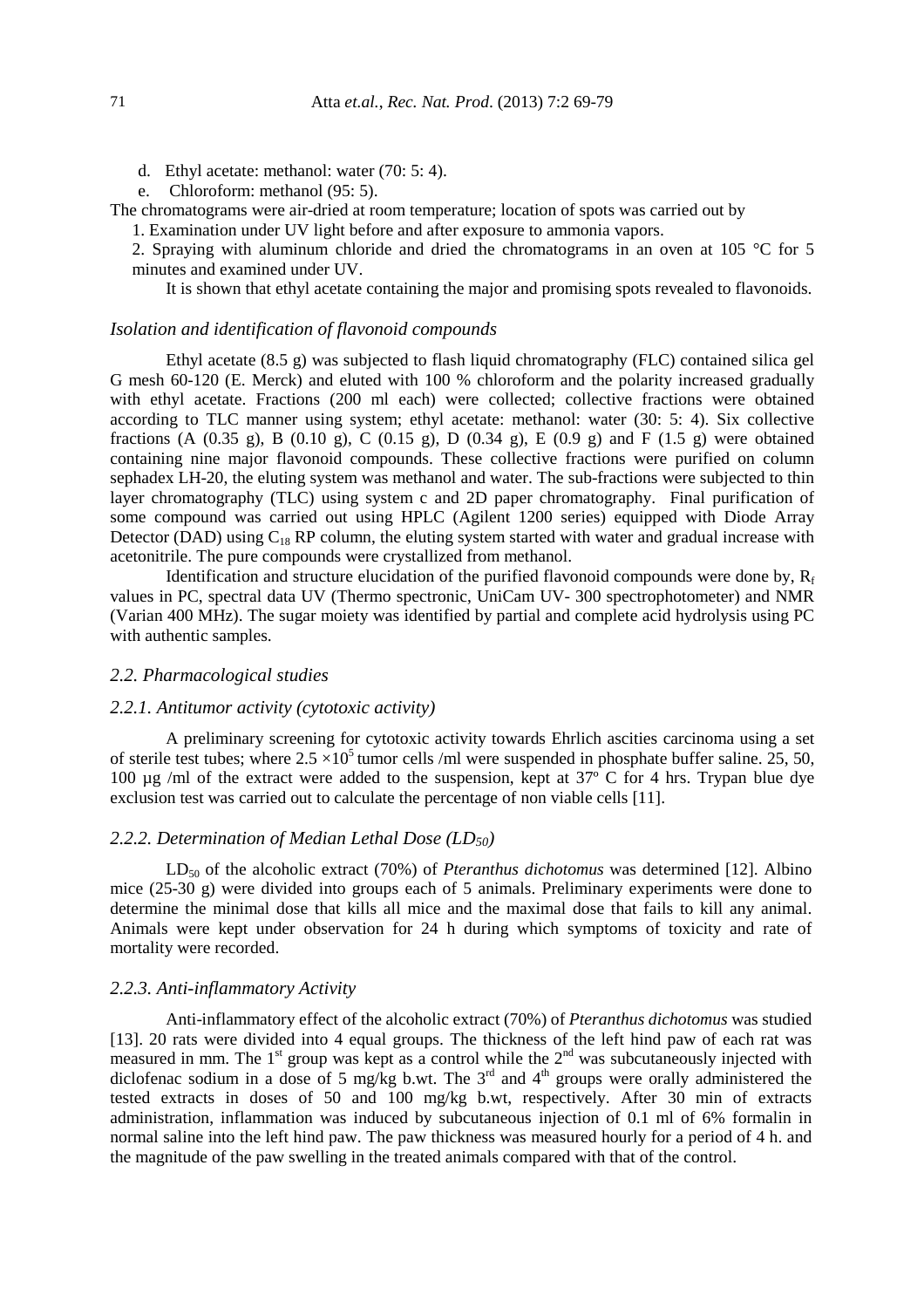#### *2.2.4. Antipyretic Activity*

Antipyretic effect of the alcoholic extract (70%) of *Pteranthus dichotomus* and the new compound was studied [14]. 20 rats of both sexes weighing 150-180 gm were divided into 5 equal groups. Hyperthermia was induced by subcutaneous injection of Brewer's yeast in physiological saline solution in a dose of 150 mg/g b.wt. After 17 h, the elevated body temperature of each rat was rectally measured. The  $1<sup>st</sup>$  group was used as a control, the  $2<sup>nd</sup>$  one was subcutaneously injected with paracetamol (100 mg/kg b.wt.), while the remaining groups were orally given the tested extract in doses of 50 and 100 mg/kg b.wt and the isolated compound. Rectal temperature of each rat was then recorded for 4 h at 1 h interval. The antipyretic effect was determined on the basis of the difference in the mean temperature between the control and the tested extracts.

#### *2.2.5. Analgesic Activity*

Analgesic effect of the tested extract was evaluated using the writhing method [15]. 20 mice of both sexes weighing 25-30 gm were divided into 4 equal groups. The  $1<sup>st</sup>$  group was kept as a control while the  $2^{nd}$  was subcutaneously injected with diclofenac sodium in a dose of 5 mg/kg b.wt. Other groups were orally given the tested extract in doses of 50 and 100 mg/kg b.wt. After 30 min, each mouse was intraperitonealy injected with 0.25 ml of p-benzoquinone aqueous solution (0.1 mg/ ml). Thereafter, mice in all groups were observed for writhing hourly for 4 h. animals devoid of writhing in each group were counted and the analgesic potency of the tested extract was determined as % protection against writhing.

 No. of animals that didn't writhe % Protection = -------------------------------------------\*100 Original no. of animals

# *2.2.6. Effect on Urine Volume*

Twenty five adult rats (180-200 gm) were divided into 5 groups. The  $1<sup>st</sup>$  group was kept as a control whereas the 2<sup>nd</sup> was orally given furosemide in a dose of 20 mg/kg b.wt. Rats of the 3<sup>rd</sup> 4<sup>th</sup> and 5<sup>th</sup> groups were used for studying the effect of the tested extracts and the new compound on urine volume in doses of 50 and 100 and 25 mg/kg b.wt respectively.

# *2.2.7. Effect on Liver and Kidney Functions*

Mature rats of 150-180 gm were divided into 3 equal groups. The  $1<sup>st</sup>$  group was left as a control, while the  $2<sup>nd</sup>$  and  $3<sup>rd</sup>$  were orally given the plant extract in doses of 50 and 100 mg/kg b.wt. for 21 days. Blood samples were collected from the orbital plexus of each rat and sera were separated. The sera were used to determine the activity of alanine aminotransferase (ALT) and aspartate aminotransferase (AST) [16]. Levels of total proteins [17], albumine [18], globulin, urea [19] and creatinine were estimated [20].

# **3. Results and Discussion**

#### *3.1. Phytochemical studies*

# *3.1.1. Identification of Phenolic acids by HPLC*

The identified phenolic compounds were phenol, protocatechuic acid, *p*-hydroxy benzoic acid, gallic acid, *p*-coumaric acid and *o*-coumaric acid. 10 unknown compounds are also detected as shown in Table (1).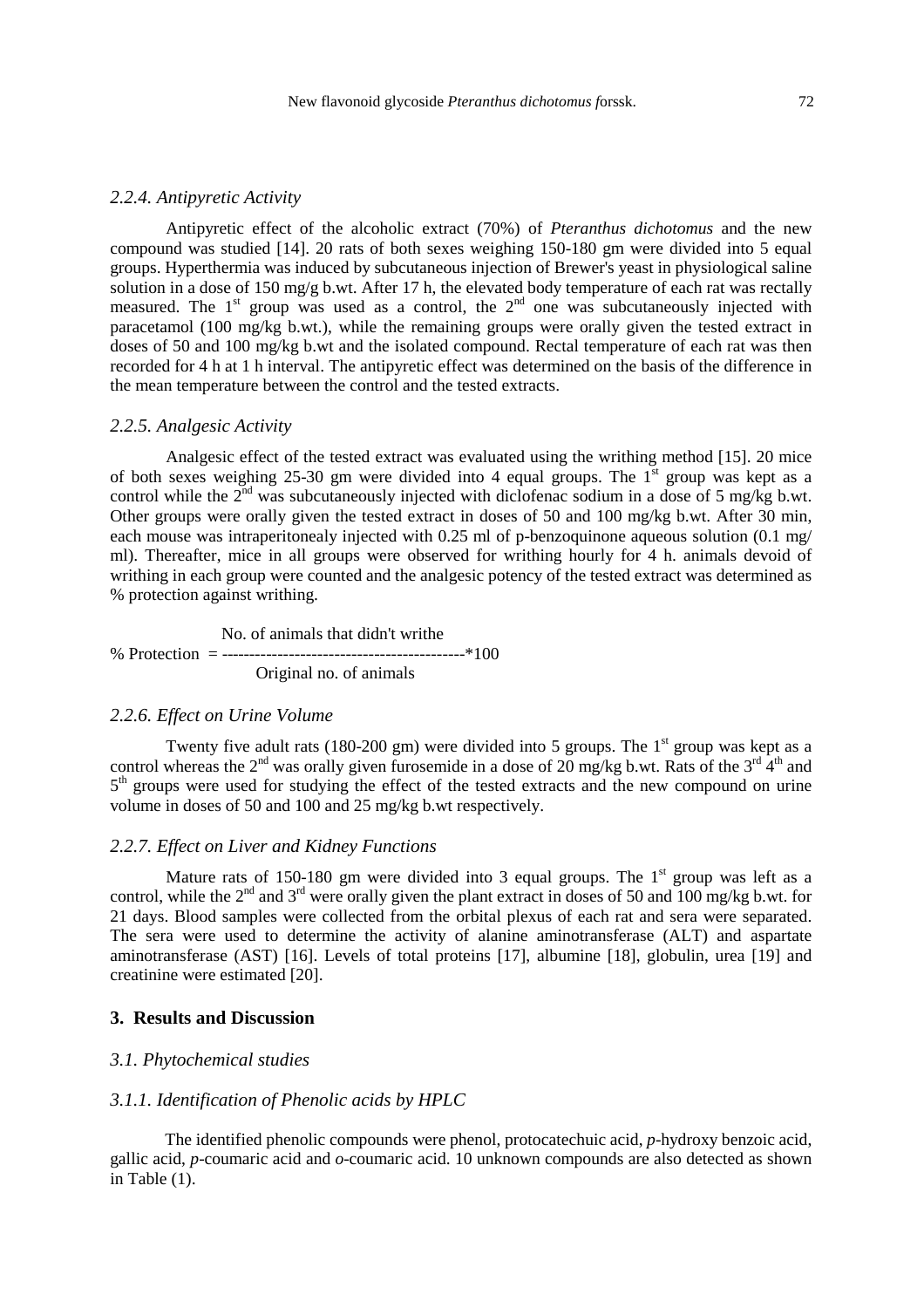| Peak no.       | <b>RT</b> | phenolic compound         | <b>Relative %</b> |
|----------------|-----------|---------------------------|-------------------|
| $\overline{4}$ | 23.557    | gallic acid               | 0.5               |
| 8              | 30.025    | protocatechuic acid       | 0.2               |
| 10             | 33.898    | $p$ -hydroxy benzoic acid | 0.6               |
| 14             | 38.206    | $p$ -coumaric acid        | 14.3              |
| 15             | 40.231    | Phenol                    | 3.8               |
| 16             | 41.896    | o-coumaric acid           | 4.2               |

 **Table 1**. HPLC of phenolic compounds of *Pteranthus dichotomus*.

Where RT: Retention Time

# *3.1.2. Isolation and identification of flavonoid compounds*

The flavoniod pattern of *Pteranthus dichotomus* is somewhat similar to that of other species of Caryophyllaceae. The structures of known compounds were identified by chemical methods; partial and complete acid hydrolysis and confirmed by physical analysis including UV, <sup>1</sup>H, <sup>13</sup>C and 2D NMR. The isolated compounds (H1-H8) were compared with previous published data [21-24], they are kaempferol, quercetin, quercetin-7-glucoside, isoorientin, orientin-7-methoxide, luteolin, kaempferol-3-rhamnoside-7-glucouronic acid and myricetin-3-glucoside; fig. (1)



**Figure 1.** Isolated flavonoid compounds (H1-H8) of *Pteranthus dichotomus* 

| $H1 =$ Kaempferol                                     | $R1=R2=R4=R6=H$ , R3=OH, R5=H                        |
|-------------------------------------------------------|------------------------------------------------------|
| $H2 =$ Quercetin                                      | $R2=R3=OH$ , $R1=R4=R5=R6=H$                         |
| $H3 = Luteolin$                                       | $R2=OH$ , $R1=R3=R4=R5=R6=H$                         |
| $H4 = Myricetin-3-glucoside$                          | $R1=R2=OH$ , $R3=O$ -glucoside, $R4=R5=R6=H$         |
| $H5 = Isoorientin$                                    | $R2=OH$ , $R1=R3=R5=R6=H$ , $R4=glucoside$           |
| H6= Orientin-7-methoxide                              | $R2=OH$ , $R1=R3=R4=H$ , $R6=glucoside$ , $R5=Me$    |
| $H7 =$ Quercetin -7-glucoside                         | $R2 = R3 = OH$ , $R1 = R4 = R6 = H$ , $R5 = glucose$ |
| H8 = Kaempferol -3-rhamnoside -7-<br>glucouronic acid | R1=R2=R4=R6=H, R5=glucouronic acid, R3=O-rhamnoside  |

*3.1.3. Structure elucidation of the new compound (H9):* 

UV spectral analysis of the new compound H9; luteolin-6-dirhamnoside exhibited band I at 343 nm and band II at 268 typical for a flavone the addition of shift reagents confirm the structure of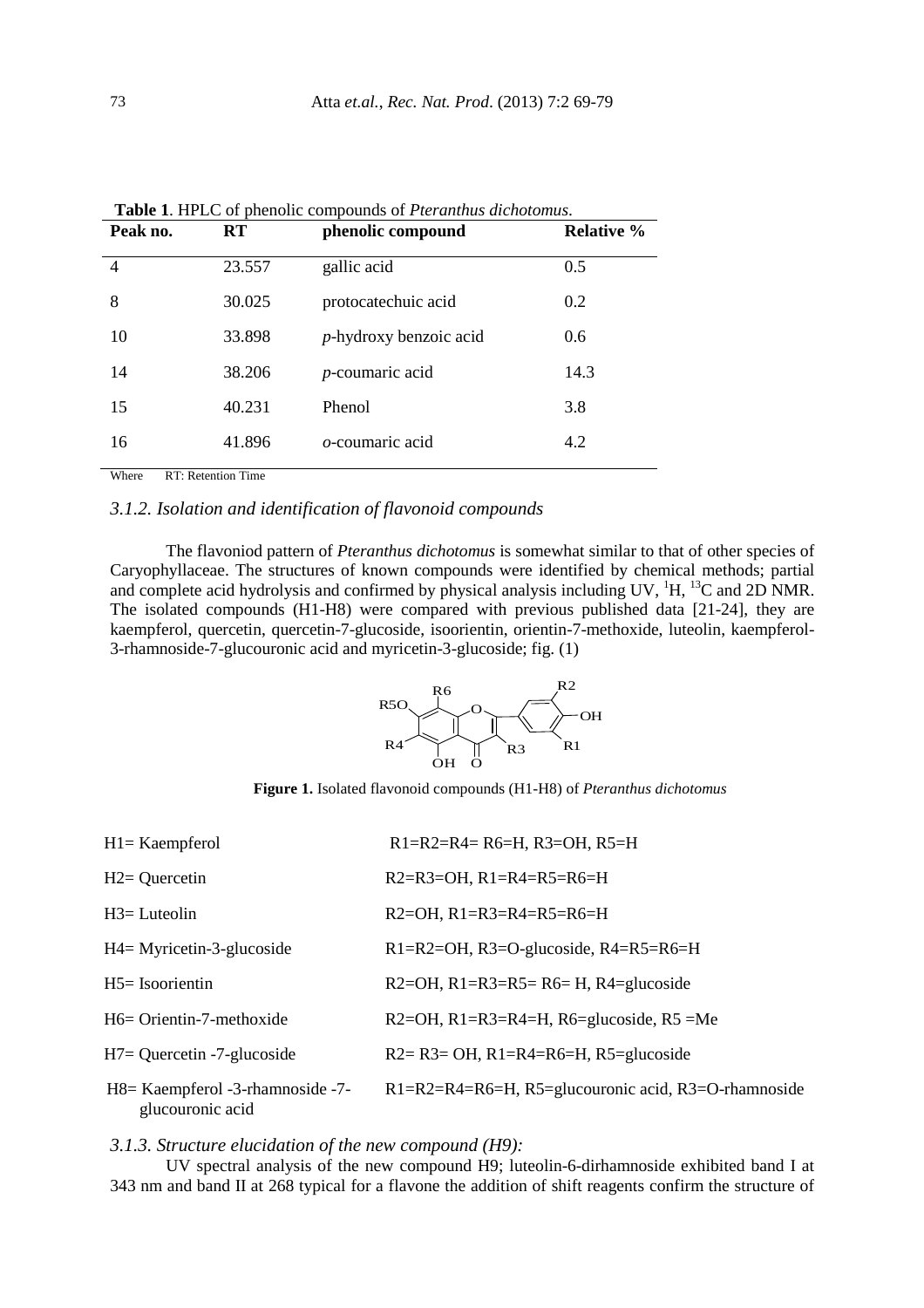luteolin with orthodihydroxy groups at 3` and 4`(Table 2). <sup>1</sup>H NMR of the compound was coinciding with that of luteolin with two rhamnose moiety, while H-6 is substituted (Table 3). <sup>13</sup>C NMR showed signals (δ ppm) at 164.5, 103.3, 182.2, 162.1, 109.2, 161.7, 94.2, 157.9, 104.2, 122.1, 113.8, 146.2, 150.2, 116.4, 119.3, C-6 (109.2 ppm) more downfield; while C-7 appears more upfield by 2 ppm than normal which indicates the occupation at C-6 position. The two sugars also showed signals ( $\delta$  ppm) at 82.1, 70.3, 70.1, 76.8, 69.9, 17.7 and 75.9, 70.4, 70.8, 72.2, 68.3, 18.8. The structure elucidation was done through 2-D NMR (H-H Cosy, HSQC and HMBC), H-3 make correlation with C-2 (164.5 ppm) and C-1` (122.1 ppm), the anomeric proton (4.6 ppm) make a correlation with C-6 (109.2 ppm), C-7 (161.7 ppm) and C-5 (162.1 ppm) indicates the substitution at C-6 position. From HMBC, correlation of the rhamnosyl H-l<sup> $\hat{ }$ </sup> (4.4 ppm) to the rhamnosyl C-4 $\hat{ }$  (75.9 ppm), so the absence of H6 from  ${}^{1}$ H NMR and the upfield shift of C-7, C-1``` and C-4`` compared with the corresponding data [21-26]; confirm the C6 substitution and  $1 - 4$ <sup>"</sup> linkage between these two sugar moieties (Fig. 2).



**Figure 2.** Luteolin-6-dirhamnoside (H9)

| <b>Table 2.</b> O v spectral data of the isolated Havonoids. |             |              |              |                 |                   |                        |
|--------------------------------------------------------------|-------------|--------------|--------------|-----------------|-------------------|------------------------|
| Cpd                                                          | <b>MeOH</b> | <b>NaOMe</b> | <b>NaOAc</b> | $NaOAc + H3BO3$ | AICl <sub>3</sub> | AICI <sub>3</sub> /HCI |
| H1                                                           | 267.367     | 275.416      | 274.303.387  | 367.302.372     | 268.350.424       | 269.348.424            |
| H <sub>2</sub>                                               | 255.301.371 | 276.425      | 275.326.389  | 263.386         | 272.302.456       | 270.357.425            |
| H <sub>3</sub>                                               | 242.253.349 | 266.329.401  | 269.326.384  | 259.370         | 274.328.426       | 275.355.358            |
| H4                                                           | 262.351     | 265.306.405  | 277.367      | 257.372         | 262.428           | 257.360.408            |
| H <sub>5</sub>                                               | 242.268.349 | 267.337.405  | 276.324.386  | 264.378.430     | 274.330.420       | 265.276.383            |
| H <sub>6</sub>                                               | 268.294.349 | 267.335.403  | 264.323.385  | 264.374.430     | 270.329.406       | 265.296.380            |
| H7                                                           | 258.268.358 | 273.409      | 258.267.372  | 259.370         | 270.323.415       | 272.352.374            |
| H <sub>8</sub>                                               | 271.346     | 271.396      | 273.324.408  | 373.349         | 276.353.393       | 279.359.393            |
| H <sub>9</sub>                                               | 268.343     | 267.324.398  | 275.323.393  | 264.368.373     | 269.300.398       | 295.351.363            |
|                                                              |             |              |              |                 |                   |                        |

#### *3.2. Pharmaclogical studies*

**Table 2.** UV spectral data of the isolated flavonoids.

## *3.2.1. Anti-tumor Activity*

Alcoholic extract (70%) of *Pteranthus dichotomus* was investigated as anti-tumor against Ehrlich Ascites Carcinoma cells. Results indicated that the alcoholic extract (70%) induced inhibition for cell viability by 10%, 40% and 60% for concentrations of 25µg/ml, 50µg/ml and 100µg/ml, respectively as shown in Table (4).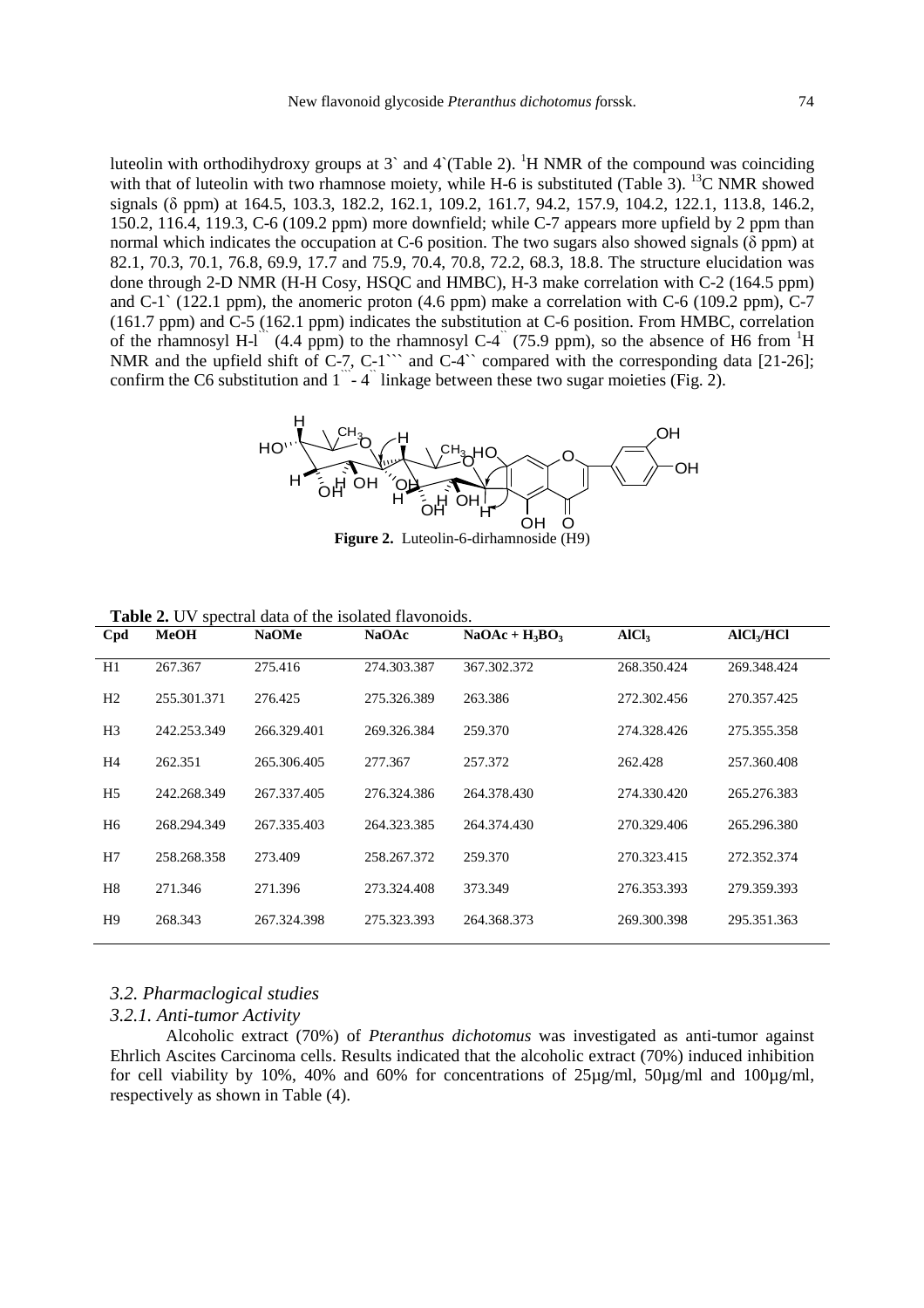| Cpd            | H <sub>6</sub>          | H2                        | H3                       | H5                  | <b>H8</b>                 | H <sub>3</sub>           | <b>H6</b>                 | H1                                                    | CH3rh<br>a               | R.S.P                    | OCH <sub>3</sub>         |
|----------------|-------------------------|---------------------------|--------------------------|---------------------|---------------------------|--------------------------|---------------------------|-------------------------------------------------------|--------------------------|--------------------------|--------------------------|
| H1             | 7.60,d,<br>8.0Hz        | 7.60,d,<br>8.0Hz          | 6.89,d<br>8.0Hz          | 6.89,d,8.0<br>Hz    | 6.41,d,<br>1.5Hz          | $\overline{\phantom{0}}$ | 6.22,d,<br>$1.5$ Hz       | $\blacksquare$                                        | $\overline{\phantom{0}}$ | $\overline{\phantom{a}}$ | $\overline{\phantom{a}}$ |
| H2             | 7.49,dd,<br>8.5; 2.5Hz  | 7.45,d,<br>2Hz            | $\overline{a}$           | 6.89,d,<br>8.5Hz    | 6.53,d,<br>$1.5\text{Hz}$ | $\overline{\phantom{0}}$ | 6.21,d,<br>$1.5$ Hz       | $\qquad \qquad -$                                     |                          |                          |                          |
| H <sub>3</sub> | 7.92, dd, 2.<br>8;7.5Hz | $7.84, d$ ,<br>2.5Hz      | $\overline{\phantom{a}}$ | 7.48,d,<br>8.4Hz    | 6.72,d.<br>$2.5\text{Hz}$ | 6.63,<br>S               | 6.15.d.<br>$2.5$ Hz       | $\overline{\phantom{m}}$                              |                          |                          |                          |
| H4             | 7.24,s                  | 7.24, s                   |                          |                     | 6.52,d,<br>2.0Hz          | $\overline{\phantom{0}}$ | 6.24.d.<br>$2.5\text{Hz}$ | 5.79.d.<br>$6.4\text{Hz}$ , glo.                      |                          | $3.21 -$<br>4.51,m       |                          |
| H <sub>5</sub> | 7.37, dd,<br>8.5;2.0Hz  | 7.32,d,<br>2.0 Hz         |                          | 6.82,d,<br>8.4Hz    | 6.46, s                   | 6.57,<br>S               | $\blacksquare$            | 4.53,d,8.0 Hz<br>glo.                                 |                          | 3.06,<br>3.90,m          |                          |
| H <sub>6</sub> | 7.35, dd,<br>2.8;8.8Hz  | 7.32 d,<br>$2.8\text{Hz}$ | $\overline{a}$           | 6.79,d,<br>8.4Hz    | $\overline{\phantom{0}}$  | 6.57<br>, S              | $6.30_s$ , s              | 4.51,d,8.0Hz<br>glo.                                  |                          | $3.04 -$<br>4.01         | 3.61,s                   |
| H7             | 7.35, dd,<br>8.5;2.5Hz  | 7.32,d,<br>2.0Hz          |                          | 6.81,d,<br>$8.0$ Hz | 6.59,d,<br>1.5Hz          | $\overline{\phantom{0}}$ | 6.38,d,<br>$1.5$ Hz       | 5.11,d,10.0H<br>z, glo.                               |                          | $3.04 -$<br>4.07,m       |                          |
| H <sub>8</sub> | 7.36,d,<br>$8.0$ Hz     | 7.36,d,<br>$8.0$ Hz       | 6.81, d,<br>$8.0$ Hz     | 6.81,d,8.<br>0Hz    | 6.60,<br>$d$ , $2.5Hz$    |                          | 6.40,d,<br>$2.5$ Hz       | 5.11,d,<br>$1.6Hz$ , rha,<br>4.90,d.<br>$7.3Hz$ , glo | 0.8,d                    | $3.03 -$<br>4.05,m       |                          |
| H <sup>9</sup> | 7.37, dd,<br>2.8;7.5Hz  | 7.35, d,<br>2.0Hz         | $\blacksquare$           | 6.92,d,<br>8.4Hz    | 6.45, br.<br>S,           | 6.60,<br>S               | $\blacksquare$            | $4.61, 1.6$ Hz, $4.$<br>46,d, 1.6Hz<br>rha.           | 0.8,d<br>0.9,d           | $3.10-$<br>4.32,m        |                          |

**Table 3.** <sup>1</sup>H-NMR spectral data of the isolated flavonoids**.** 

Where: rha: rhamnose, R.S.P: remaining sugar protons, glo: glucose and br: broad.

| Concentration of extract $(\mu g/ml)$ | 100 | 50 | 25 |
|---------------------------------------|-----|----|----|
| Inhibition of cell viability $(\%)$   | 60  | 40 |    |

# *3.2.2. Determination of Median Lethal Dose (LD50)*

Oral administration of (70%) alcoholic extract of *P. dichotomus* in doses up to 4000 mg/Kg b. wt. failed to kill mice within 24 h. The tested extract is considered highly safe, since substances possessing  $LD_{50}$  higher than 50 mg/Kg b.wt. are considered non toxic [27].

### *3.2.3. Anti-inflammatory Activity*

It was noticed that (70%) alcoholic extract of *P. dichotomus* in a dose of 100 mg/Kg b.wt. significantly decreased the paw thickness in comparison to the control and standard groups. The effect appeared at 2h and persisted for a period of 3 hours post-administration (Table 5) while a dose of (50  $mg/Kg$  b.wt) has a slightly effect.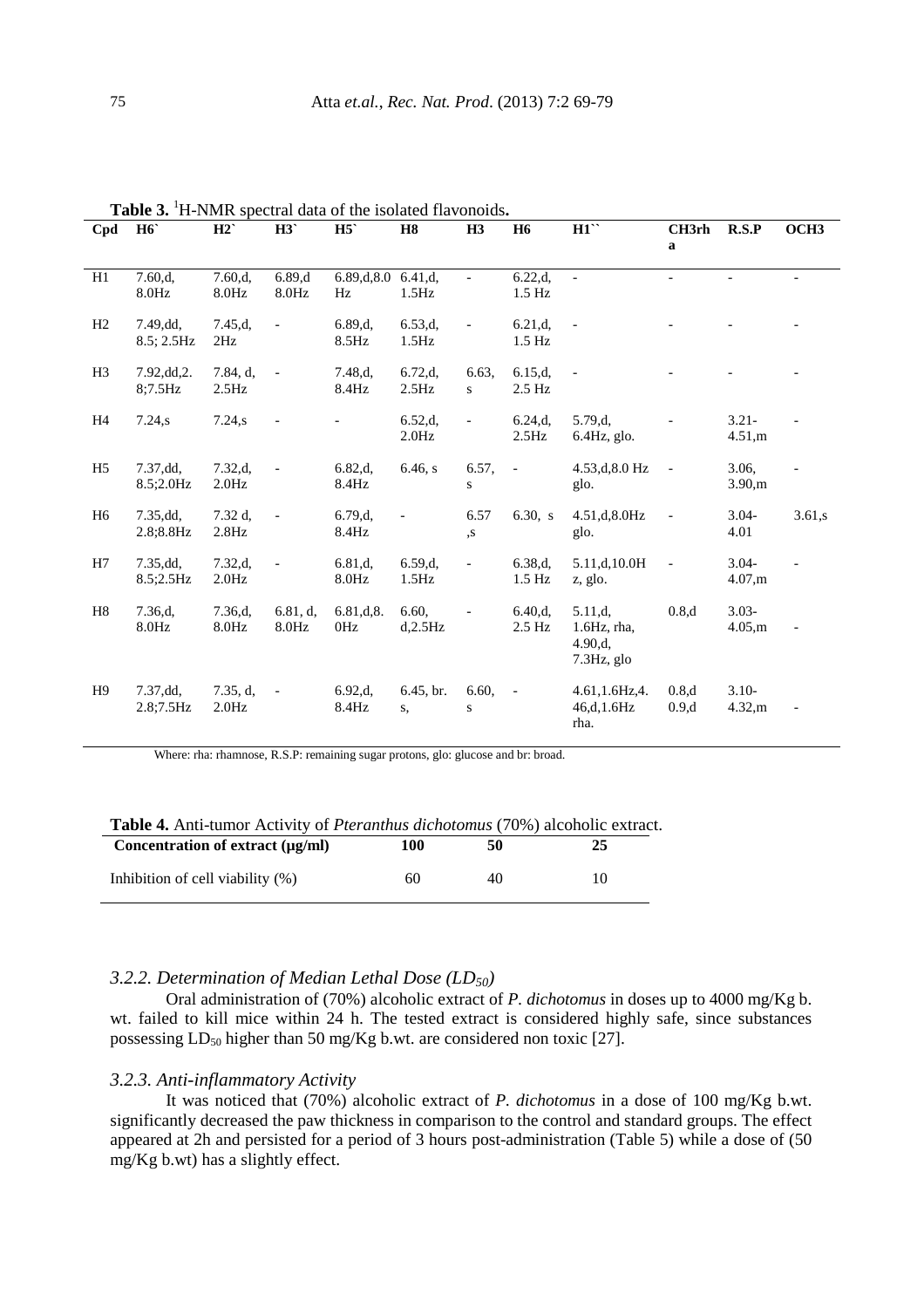| Groups            | <b>Dose</b><br>$(mg/Kg^{-1})$ |                   | Thickness of paw in mm after extract administration |                     |                   |
|-------------------|-------------------------------|-------------------|-----------------------------------------------------|---------------------|-------------------|
|                   |                               | 1 <sub>h</sub>    | 2 <sub>h</sub>                                      | 3 <sub>h</sub>      | 4 h               |
| Control           | 0                             | $6.78 \pm 0.16$   | $6.86 \pm 0.18$                                     | $6.74 \pm 0.19$     | $6.71 \pm 0.18$   |
| Diclofenac sodium | 5                             | $6.20 \pm 0.18^*$ | $6.11 \pm 0.18**$                                   | $5.13 \pm 0.19$ *** | $5.80 \pm 0.19**$ |
| Extract           | 50                            | $6.62 \pm 0.19$   | $6.58 \pm 0.17$                                     | $6.30+0.18$         | $6.52 \pm 0.17$   |
|                   | 100                           | $6.50+0.17$       | $6.31 \pm 0.18*$                                    | $6.16 \pm 0.19*$    | $6.51 \pm 0.17$   |

**Table 5.** Anti-inflammatory effect of *Pteranthus dichotomus* (70%) alcoholic extract and diclofenac sodium in rats. (n=5).

\* Significant at P  $\leq$  0.05 \*\* Significant at P  $\leq$  0.01 \*\*\* Significant at P  $\leq$  0.001

# *3.2.4. Antipyretic Activity*

The results in Table (6) showed that the tested extract in dose of 100 mg/Kg b.wt had moderate antipyretic activity in rats while dose of 50 mg/Kg b.wt of the isolated compound showed highly activity.

| $\mathbf{C}$ |  | $\mathbf{D}$ . And A construction (AC) of $\mathbf{A}$ and $\mathbf{A}$ are also as $\mathbf{A}$ and $\mathbf{A}$ are $\mathbf{A}$ |                                                                                                                    |  |
|--------------|--|------------------------------------------------------------------------------------------------------------------------------------|--------------------------------------------------------------------------------------------------------------------|--|
|              |  |                                                                                                                                    | <b>Table 6.</b> Antipyretic effect of <i>Pteranthus dichotomus</i> and paracetamol in hyperthermic rats. $(n=5)$ . |  |

| Groups      | <b>Dose</b><br>$mg/Kg^{-1}$ | Rectal temperature (°C) after compounds administration |                    |                    |                    |  |  |  |
|-------------|-----------------------------|--------------------------------------------------------|--------------------|--------------------|--------------------|--|--|--|
|             |                             | 1 h                                                    | 2 <sub>h</sub>     | 3 h                | 4 h                |  |  |  |
| Control     | $\theta$                    | $38.98 \pm 0.56$                                       | $38.97 \pm 0.50$   | $38.88 \pm 0.50$   | $38.75 \pm 0.51$   |  |  |  |
| Paracetamol | 100                         | 37.10±0.59**                                           | $37.00 \pm 0.51**$ | $37.15 \pm 0.59**$ | $37.22 \pm 0.50**$ |  |  |  |
| Extract     | 50                          | $38.14 \pm 0.58$                                       | $37.98 \pm 0.68$   | $38.08 \pm 0.56$   | $38.39 \pm 0.60$   |  |  |  |
|             | 100                         | $37.97 \pm 0.64$                                       | $37.72 \pm 0.50^*$ | $37.80 \pm 0.69$   | $38.32 \pm 0.54$   |  |  |  |
| New cpd.    | 50                          | $37.20 \pm 0.57**$                                     | $37.15 \pm 0.50**$ | $37.25 \pm 0.60**$ | $37.50 \pm 0.58^*$ |  |  |  |

\* Significant at  $P \le 0.05$  \*\* Significant at  $P \le 0.01$ 

**Table 7.** Analgesic effect of *Pteranthus dichotomus* (70%) alcoholic extract and diclofenac sodium in mice using writhing method.  $(n=5)$ .

| Groups            | <b>Dose</b><br>$(mg/Kg^{-1})$ | % Protection against writhing after compounds<br>administration |                |                |                |  |  |
|-------------------|-------------------------------|-----------------------------------------------------------------|----------------|----------------|----------------|--|--|
|                   |                               | 1 <sub>h</sub>                                                  | 2 <sub>h</sub> | 3 <sub>h</sub> | 4 <sub>h</sub> |  |  |
| Control           | $\Omega$                      | 0                                                               | $\Omega$       | $\Omega$       | $\Omega$       |  |  |
| Diclofenac sodium | 5                             | 100                                                             | 100            | 80             | 40             |  |  |
| Extract           | 50                            | 20                                                              | 20             | $\theta$       | $\theta$       |  |  |
|                   | 100                           | 40                                                              | 40             | 20             | $\theta$       |  |  |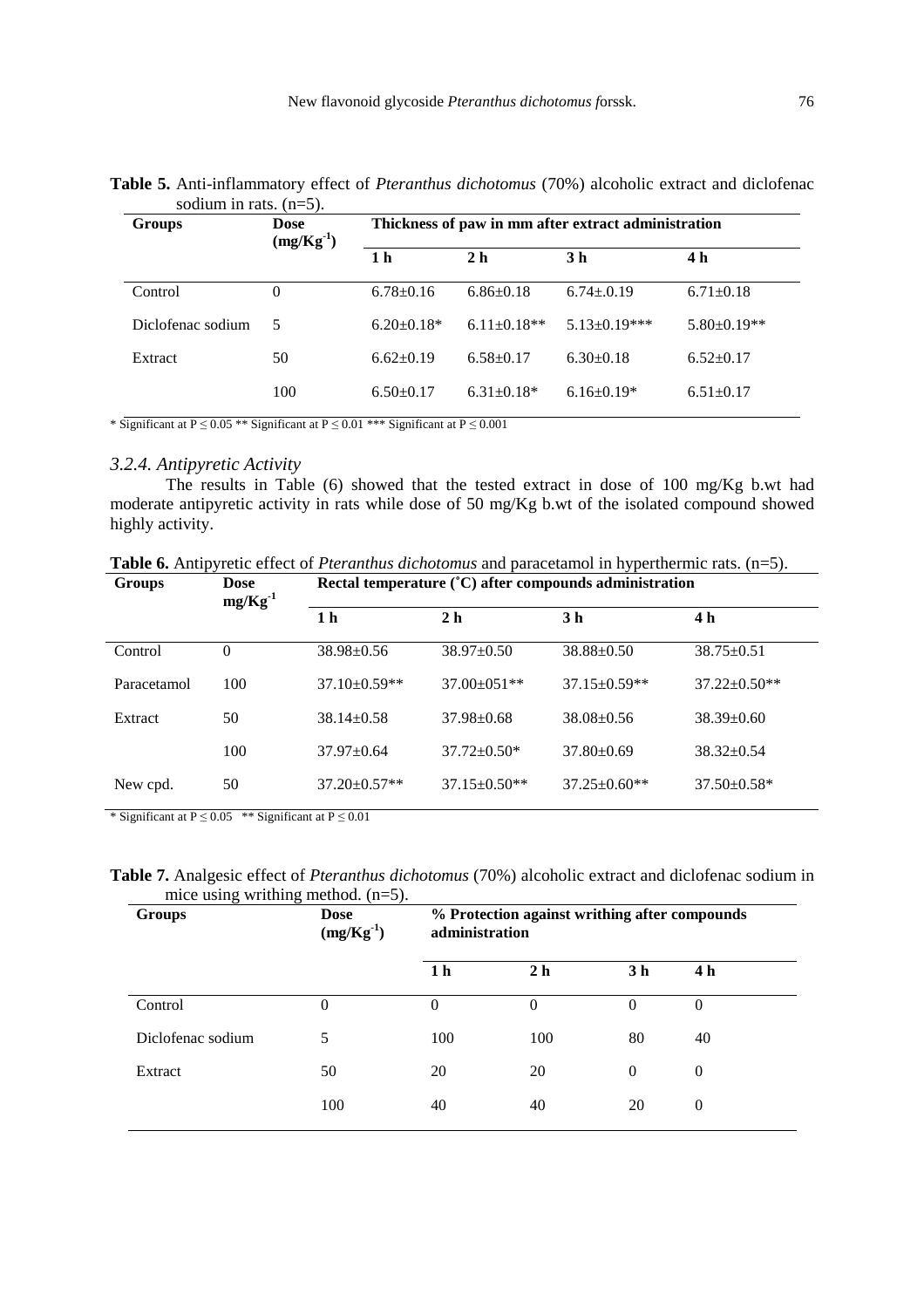|            | $\frac{1}{2}$       |                                  |
|------------|---------------------|----------------------------------|
| Groups     | Dose $(mg/Kg^{-1})$ | Volume of urine (ml) during 24 h |
| Control    | 00                  | $2.6 \pm 0.11$                   |
| furosemide | 20                  | $4.5 \pm 0.17$ ***               |
| Extract    | 50                  | $2.9 \pm 0.15$                   |
|            | 100                 | $3.1 \pm 0.16$ *                 |
| New cpd.   | 25                  | $3.7 \pm 0.14**$                 |

 **Table 8.** Effect of *Pteranthus dichotomus* (70%) alcoholic extract and furosemide on urine volume in rats.  $(n=5)$ .

\* Significant at P  $\leq$  0.05 \*\* Significant at P  $\leq$  0.01 \*\*\* Significant at P  $\leq$  0.001

# *3.2.7. Effect on Liver and Kidney Functions*

Both doses of (70%) alcoholic extract of *P. dichotomus* didn't affect liver functions (Table 9), while kidney functions were impaired after oral administration of the high dose for 21 days (Table 10).

|         | <b>Table 7.</b> Effect of Fightinus atchbibinus (1070) alcoholic extract on fiver function. |                 |                 |                    |                   |                    |                 |  |  |  |
|---------|---------------------------------------------------------------------------------------------|-----------------|-----------------|--------------------|-------------------|--------------------|-----------------|--|--|--|
| Groups  | Dose<br>$(mg/Kg^{-1})$                                                                      | AST (U/L)       | ALT(U/L)        | Proteins<br>(g/dl) | Albumin<br>(g/dl) | Globulin<br>(g/dl) | $A/G$ ratio     |  |  |  |
|         |                                                                                             |                 |                 |                    |                   |                    |                 |  |  |  |
| Control | $\Omega$                                                                                    | $53.6 \pm 2.64$ | $31.4 \pm 1.19$ | $8.6 \pm 0.28$     | $4.32+0.11$       | $4.28 \pm 0.10$    | $1.03 \pm 0.08$ |  |  |  |
| Extract | 50                                                                                          | $53.0 + 3.45$   | $32.6 \pm 2.11$ | $8.6 + 0.24$       | $4.34 \pm 0.11$   | $4.32+0.13$        | $1.00+0.07$     |  |  |  |
|         | 100                                                                                         | $52.3 \pm 2.80$ | $34.6 + 2.24$   | $8.7+0.25$         | $4.38 \pm 0.13$   | $4.32 \pm 0.13$    | $1.01 + 0.08$   |  |  |  |
|         |                                                                                             |                 |                 |                    |                   |                    |                 |  |  |  |

**Table 9.** Effect of *Pteranthus dichotomus* (70%) alcoholic extract on liver function.

**Table 10**. Effect of *Pteranthus dichotomus* (70%) alcoholic extract on kidney function.

| Groups  | Dose $(mg/Kg^{-1})$ | Urea $(mg/dl)$     | Creatinine $(mg/dl)$ |
|---------|---------------------|--------------------|----------------------|
| Control |                     | $18.98 \pm 0.60$   | $0.81 \pm 0.03$      |
| Extract | 50                  | $19.37 \pm 0.74$   | $0.83 \pm 0.04$      |
|         | 100                 | $22.64 \pm 0.65**$ | $0.95 \pm 0.03*$     |

\* Significant at  $P \le 0.05$  \*\* Significant at  $P \le 0.01$ 

#### **4. Conclusions**

Investigation of *Pteranthus dichotomus* revealed that it is highly safe, had anti-inflammatory effect while it had moderate antipyretic effect and caused significant increase in the urine volume. It had no effect on liver functions of the animals. While kidney functions were impaired after oral administration, this may be attributed to high content of proteins in plant extract. It also observed that the *Pteranthus dichotomus* alcoholic extract had Anti-tumor activity against Ehrlish ascites carcinoma cells; the anti-tumor activity observed can be attributed to the presence of flavonoids. Certain dietary flavonoids posses' anti-tumor activity and this is directly linked to the hydroxylation pattern of the Bring of the flavones and flavonols (such as luteolin and quercetin) seems to critically influence their activities, especially the inhibition of protein kinase activity and anti-proliferation [28]. The antiinflammatory and analgesic effect observed can be attributed to the presence of flavonoids and tannins and consequently to their free radical scavenging activities [29]. In general the flavonoids have potent inhibitory activity against a wide of enzymes such as lipo-oxygenases, cyclo-oxygenases and others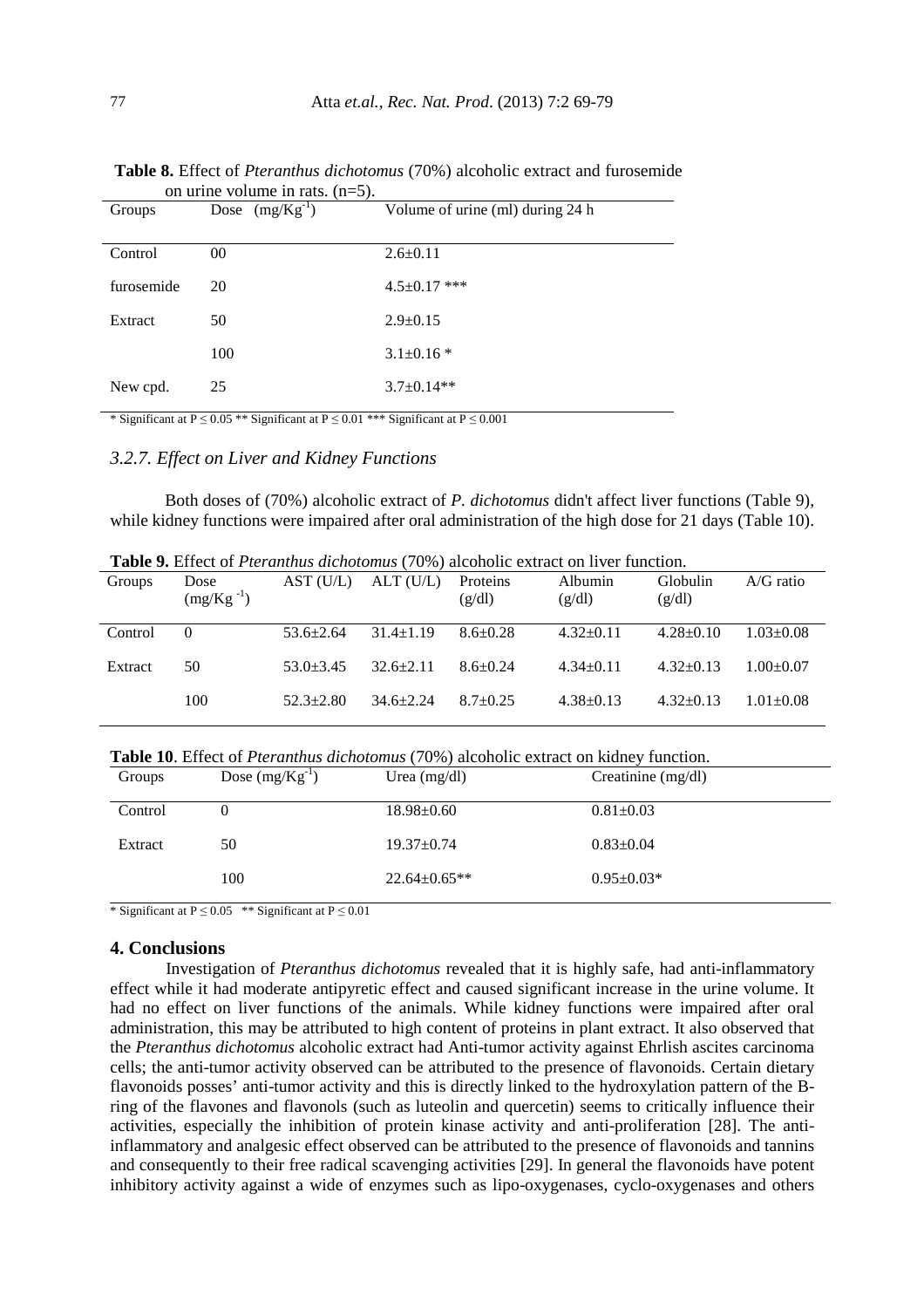[30-32]. It was reported that the flavonoids prevent the generation or action of the free radicals which cause tissue damage during the inflammation [33]. A number of flavonoids have been reported to produce analgesic activity. Also, there are few reports on the role of tannins in analgesic activity [34].

#### **References**

- [1] S.A. Ghazanfar (1994). Handbook of Arabian Medicinal Plants. CRC press, Boca Raton Ann Arobor, London, Tokyo. 80-82.
- [2] H.C. Chiang (1978). Studies on the constituents of *Polycarpaea corymbosa* Lam. *Taiwan Yao Hsueh Tsa Chih.* **30(2)**, 114-120.
- [3] J.P. Mandaville (1990). Flora of Eastern Saudi Arbia. Kegan Paul International Ltd., London
- [4] B.A. El-Tawil (1983). Chemical constituents of indigenous plants used in native medicine of Saudi Arabia, II. *Arabian Golf Journal of Scientific Research.* **1(2)**, 395-419.
- [5] W.C. Evans (1989). Trease and Evan's Pharmacognosy, Bailliere Tindall, London
- [6] A. Schopen (1983). Traditionelle Heilmittel in Jemen, Steiner, Weishaden, Germany
- [7] J.S. Mossa, M.A. Al Yahya, I.A. Al Meshal (1987). Medicinal Plants of Saudi Arabia. King Saud University Libraries. **1**, 132-141.
- [8] P. Sathiyamoorthy, H. Lugasi-Evgi, P. Schlesinger, I. Kedar, J. Gopas, Y. Pollack and A. Golan-Goldhirsh (1999). Screening for cytotoxic and antimalarial activities in desert plants of the negev and bedouin market plant products. *Pharmaceutical Biol*. **37(3)**, 188-195
- [9] M. Ben-Hammouda, R.J. Kremer, H.C. Minor and M. Sarwar (1995). A chemical basis for different allelopathic potential of sorghum hybrids on wheat. *J.Chem. Ecol*. **21**, 775-786.
- [10] E. Stahl (1969). Thin layer chromatography a laboratory handbook 2<sup>nd</sup> ed. George Allen and Unwinlid London, Springer Berlin. 1041.
- [11] W.F. Mclimans, E.V. Davis, F.L. Glover and G.W. Rake (1957). The submerged culture of mammalian cells. The spinner culture. *J. Immunol*. **79**, 428.
- [12] D.J. Finney (1964). Statistical methods in biological assay. Charles Griffin and Company Ltd., London: 597.
- [13] R. Domenjoz, W. Theobald and K. Morzdorf (1955). Inflammation, inhibiting effect of sodium salicylate. *Arzmeim. Forsch*. **5**, 488-489.
- [14] A.P. Roszkowski, W.H. Rooks, A.J. Tomolonis and L.M. Miller (1971). Anti-inflammatory and analgesic properties of d-2-(6-methoxy-2-naphthyl)-propionic acid (naproxen). J. *Pharmacol. Exp. Therap.* **170(1)**, 114-123.
- [15] H.D. Collier, L.C. Dinnin, C.A. Johnson and C. Schneider (1968). The abdominal response and its suppression by analgesic drugs in the mouse. *Br. J. Pharmacol. Chemotherapy.* **32**, 295-310.
- [16] S. Reitman and S. Frankel (1957). A colorimetric method for the determination of serum glutamic oxaloacetic and glutamic pyruvic transaminases. *Am. J. Clin. Path*. **28**, 56-63.
- [17] R.F. Henry (1974). Clinical Chemistry Principles and Techniques. 2<sup>nd</sup> Ed., Harper and Raw, Hagerstein, M.D.
- [18] B.T. Dumos, W.A. Watson and H.G. Biggs (1971). Quantitative colorimetric determination of albumin in serum or plasma. *Clin. Chem. Act*. **31**, 87.
- [19] J.K. Fawcett and J.E. Scott (1960). Enzymatic determination of urea. *J. Clin. Path*. **13**, 156-159.
- [20] H. Husdan and A. Rapoport (1968). Estimation of createnine by the Jaffe reaction. *Clin. Chem.* **14**, 222- 238.
- [21] T.J. Mabry, K.R. Markham and M.B. Thomas (1970). The systematic identification of flavonoids. Springer- verlag, Berlin. p. 354.
- [22] K.R. Markham (1982). Techniques of flavonoid identification. Academic Press, London, New York. p. 113.
- [23] K.R. Markham (1989). Methods in plant biochemistry. Acad. Press Ltd. 216.
- [24] J. B. Harborne (1994). The Flavonoids Advances in research Science. Chapman and Hall. London
- [25] P. Rawata, M. Kumar, K. Sharan, N. Chattopadhyay and R. Maurya (2009). Ulmosides A and B: Flavonoid 6-C-glycosides from Ulmus wallichiana, stimulating osteoblast differentiation assessed by alkaline phosphatase. *Bioorganic & Medicinal Chemistry Letters.* **19**, 4684–4687.
- [26] E. Pretsch, P. Bűhlmann and C. Affolter (2000). Structure determination of organic compounds, tables of spectral data. Springer, verlag, Berlin. p. 421.
- [27] W.B. Buck, G.D. Osweiter and A.G. Van Gelder (1976). Clinical and diagnostic veterinary toxicology 2<sup>nd</sup> ed. Kendall/Hunt Publishing Company. Iowa. 5211-5215.